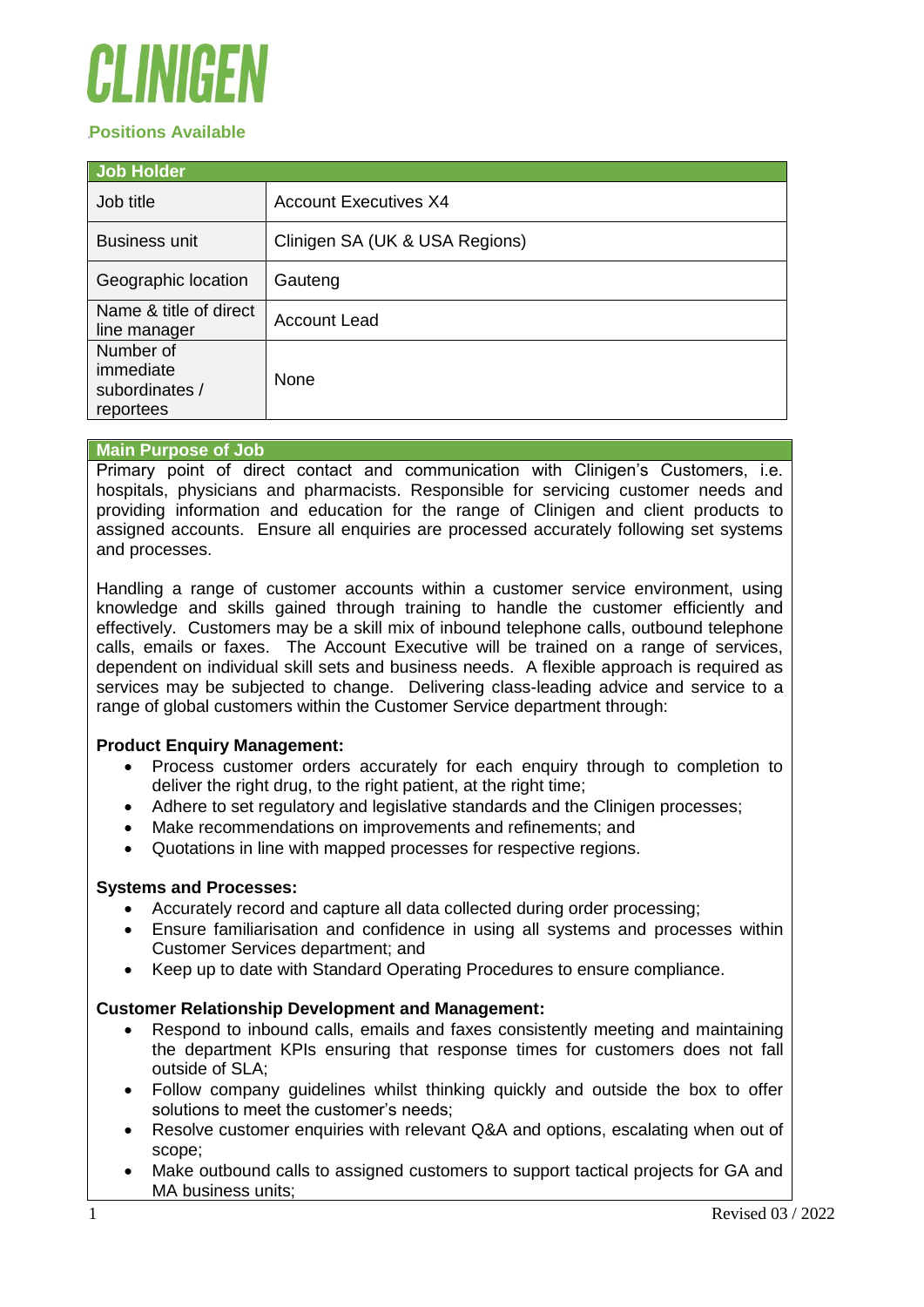

- Make proactive calls to customers to support account development needs as and when required;
- Ability to de-escalate calls in an effective manner;
- Build long-term an ongoing external customer relationships through effective communication and interpersonal skills;
- Keep all records up to date and in relevant files including Oracle, Cliniport, Exchequer, AX or any other system (CRM or ERP); and
- Ensure effective long-term working relationship with all internal customers and support functions within the business.

#### **Business Development Support:**

- Support the customer account needs and goals in line with the country plan KPIs;
- Develop relationship with customer accounts in order to deal with queries on a first contact basis;
- Promote Cliniport/ Idis Online and encourage customers to process own orders through the automated facility; and
- Ensure that complaints are escalated immediately and corrective actions are implemented promptly to ensure customer relationship is maintained.

#### **Personal:**

- Achieve personal objectives set by line manager and relevant team and divisional KPIs;
- Develop a good working knowledge of trends and developments in the Pharmaceutical industry, relevant to the Group's business strategy;
- Develop and maintain an understanding of all relevant Clinigen and client products to support the assigned customer account needs;
- Develop and maintain effective business relationships with key Clinigen Group staff;
- Assist and support other areas of the business as and when necessary;
- Comply with all internal practices and SOPs;
- Work in a flexible manner to ensure satisfaction at all levels with all clients (internal and external);
- Sharing of knowledge and skills with the commercial teams across the Group;
- Self-Managed with ability to self-check work;
- Confidence in working with a variety of communication methods (fax/email/phone); and
- Adhere to relevant legislation in dealing with customer data.

# **Additional duties:**

The list of duties is not intended to be exhaustive, but gives a general indication of the tasks involved. It is the nature of the company that tasks and responsibilities are, in many circumstances, unpredictable and varied. All employees are, therefore, expected to work in a flexible way when the occasion arises and acknowledge that tasks not specifically covered in their job description are not excluded.

#### **Minimum Requirements**

# **EDUCATION**

- BSc or Pharmacist Assistant
- 2-5 years' experience in Customer Services
- Experience in Sales or Account Management
- Experience with CRM or ERP systems